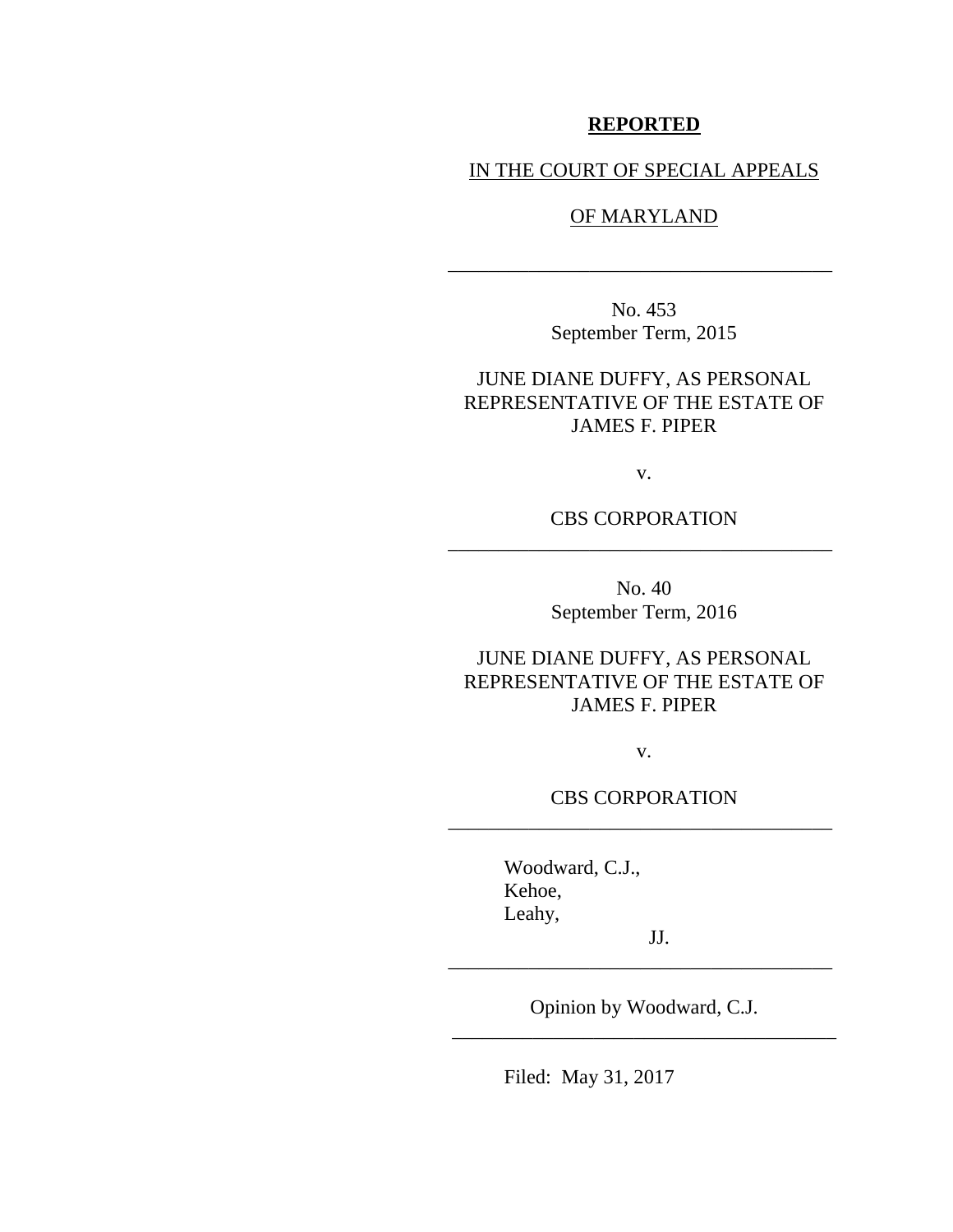In a complex, multi-party asbestos case brought by James F. Piper, appellant,<sup>[1](#page-1-0)</sup> in the Circuit Court for Baltimore City, CBS Corporation ("CBS"), appellee, filed a motion for summary judgment, contending that the statute of repose barred Piper's cause of action against it. *See* Md. Code (1974, 2013 Repl. Vol.), § 5-108 of the Courts and Judicial Proceedings Article ("CJP"). Following a hearing, the court granted CBS's motion. Piper noted this appeal, presenting three issues, for our review, which we have consolidated into the following question:[2](#page-1-1)

> Did the circuit court err in granting CBS's motion for summary judgment?

<sup>2</sup> Piper's issues presented, as set forth in his brief, are as follows:

 $\overline{\phantom{a}}$ 

- 1. Whether the trial court erred in relying on this court's decision in *Burns v. Bechtel Corp.* to hold that [CBS] was entitled to the benefit of repose set forth in Md. Cts. & Jud. Pro. § 5-108.
- 2. Whether the trial court erred in holding that Md. Cts. & Jud. Pro. § 5-108 could be applied retroactively to Mr. Piper's injurious exposure to asbestos that occurred prior to the statute's effective date.
- 3. Whether the trial court erred in failing to deem [CBS] a manufacturer exempt from repose pursuant to Md. Cts. & Jud. Pro.  $\S$  5-108(d)(2)(ii).

<span id="page-1-1"></span><span id="page-1-0"></span><sup>&</sup>lt;sup>1</sup> Appellant passed away on June 2, 2016. June Diane Duffy was appointed Personal Representative of the Estate of James F. Piper on June 17, 2016, and a notice of substitution was filed in the instant appeal on August 8, 2016.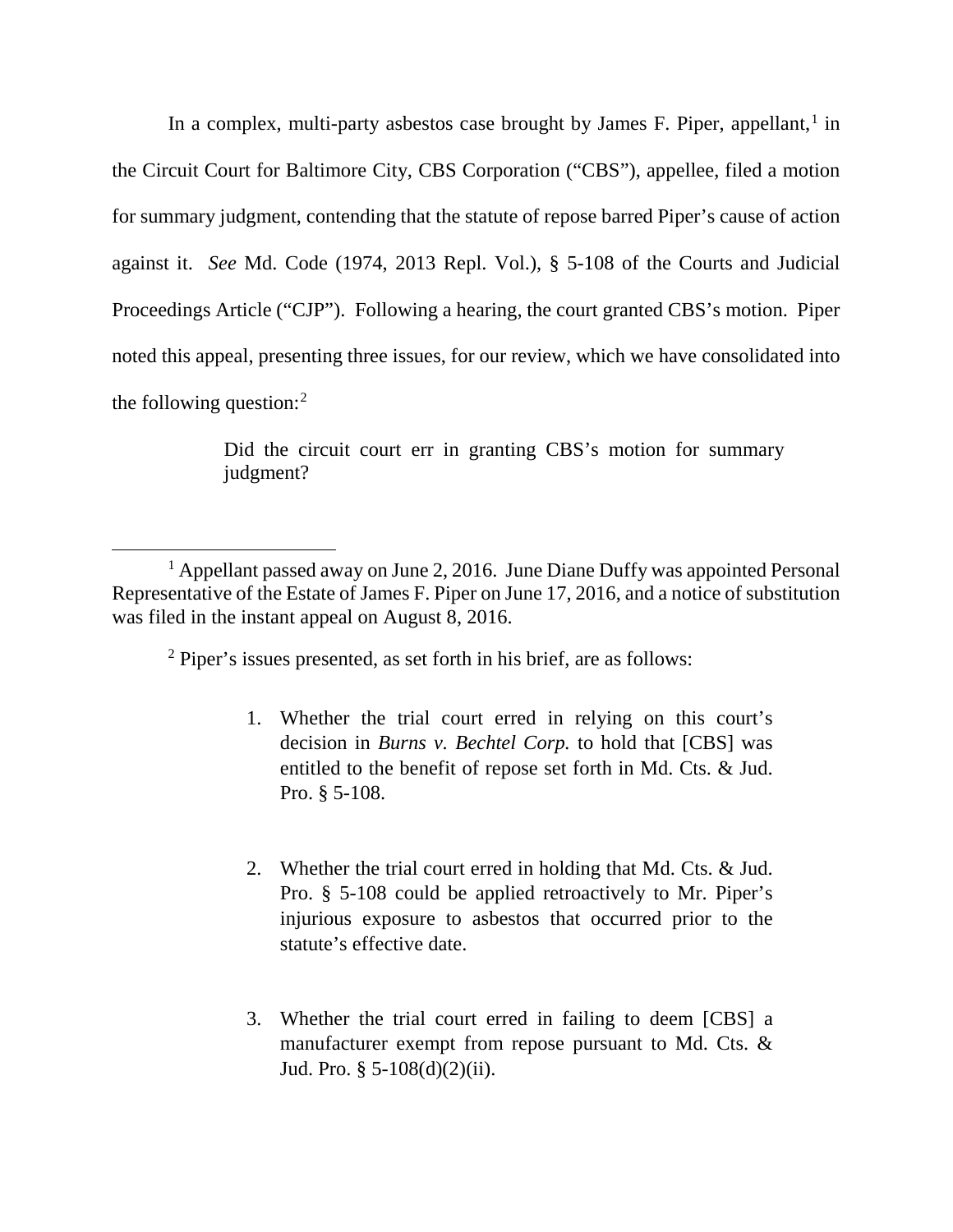For the reasons stated below, we answer this question in the negative and affirm the judgment of the circuit court.

### **BACKGROUND**

CBS is a Delaware corporation that is the successor by merger to a Pennsylvania corporation bearing the same name, which was formerly known as Westinghouse Electric Corporation ("Westinghouse"). In early 1970, Westinghouse entered into a contract with the Potomac Electric Power Company ("Pepco") to sell a turbine generator for Pepco's Morgantown Generating Station ("Morgantown") in Woodzell, Maryland. Pepco signed a separate contract with Westinghouse for the installation of the turbine generator at the site. The specifications in that installation contract called for the use of insulation containing asbestos.

Piper worked as a steamfitter at Morgantown. Although he did not work directly on the installation of the turbine generator, he worked in the vicinity of the workers installing the turbine generator's insulation. The last day workers installed such insulation was June 28, 1970, and the turbine generator was operational by July of 1970.

On December 26, 201[3](#page-2-0), Piper was diagnosed with mesothelioma.<sup>3</sup> According to Piper, his mesothelioma was caused by inhalation of asbestos fibers during his career as a

 $\overline{\phantom{a}}$ 

<span id="page-2-0"></span><sup>&</sup>lt;sup>3</sup> Mesothelioma is "a disease in which cancer (malignant) cells are found in the sac lining the chest (the pleura) or abdomen (the peritoneum). This is a rare form of cancer and most people with malignant mesothelioma have worked on jobs where they breathed asbestos." *John Crane, Inc. v. Puller*, 169 Md. App. 1, 19 n.1, *cert. denied*, 394 Md. 479 (2006) (citation and internal quotation marks omitted).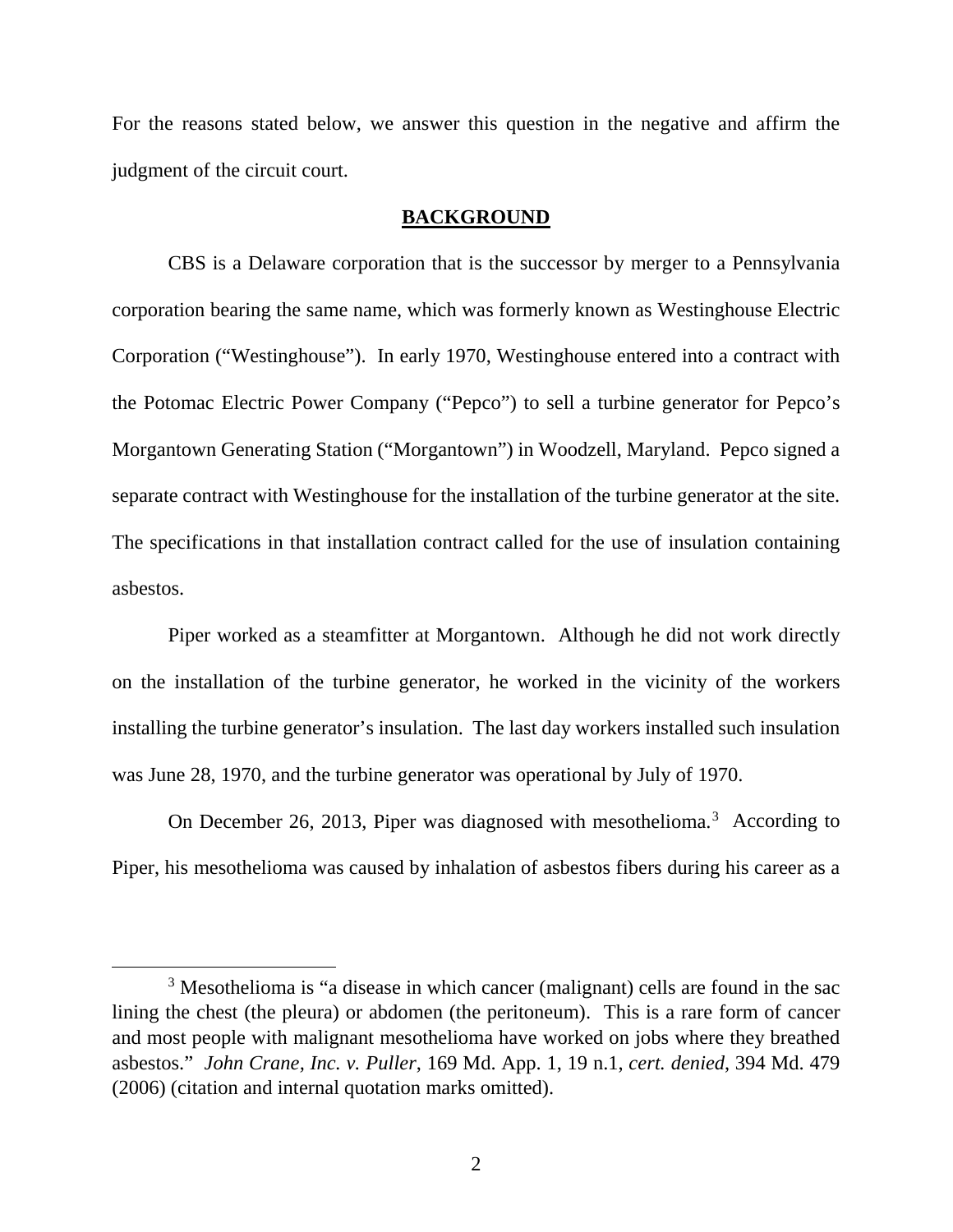steamfitter, which included the time that he worked at Morgantown.<sup>[4](#page-3-0)</sup> On March 26, 2014, Piper filed a complaint in the circuit court for damages caused by his exposure to asbestos.<sup>[5](#page-3-1)</sup> On January 9, 2015, CBS filed a motion for summary judgment, alleging that Piper's cause of action against it was barred by the statute of repose. Following a hearing, the court entered an order granting CBS's motion on March 9, 2015. Piper thereafter noted this appeal.

<span id="page-3-1"></span><sup>5</sup> The named defendants in Piper's complaint were: (1) "3M Company,  $f/k/a$ Minnesota Mining & Mfg. Co., n/k/a 3-M Corporation[;]" (2) "AC & R Insulation Co., Inc.[;]" (3) "A.O. Smith Corporation[;]" (4) "Avco Corporation (for its Spencer-Lycoming Divison)[;]" (5) "Baltimore Aircoil Company, Inc.[;]" (6) "Burnham Corporation[;]" (7) "Carrier Corporation[;]" (8) CBS; (9) "Certainteed Corporation (and as Sucessor in Interest to Gustin Bacon)[;]" (10) "C.J. Coakley Co., Inc.[;]" (11) "Cleaver-Brooks, Inc. (a Division of Aqua-Chem, Inc.)[;]" (12) "Crane Company, Inc. (and as Successor to Pacific Steel Boiler)[;]" (13) "Crown Cork & Seal Company, Inc. Successor in Interest to Mundet Cork Corp.[;] (14) "Federated Development, LLC (as Successor to Pacific Steel Boiler)[;]" (15) "Georgia-Pacific, LLC f/k/a Georgia-Pacific[;]" (16) "Hampshire Industries, Inc. f/k/a John J. Hampshire, Co., Inc.[;]" (17) "Ingersoll-Rand Company[;]" (18) "Kaiser Gypsum Company, Inc.[;]" (19) "Krafft-Murphy Company[;]" (20) "MCIC, Incorporated, f/k/a McCormick Asbestos Co.[;]" (21) "Metropolitan Life Insurance, Co.[;]" (22) "Noland Company[;]" (23) "Oakfabco, Inc., f/k/a Kewanee Boiler Corporation[;]" (24) "Ric-Wil, Inc.[;]" (25) "Sid Harvey Industries, Inc.[;]" (26) SPX Cooling Technologies, Inc., f/k/a Marley Cooling Tower<sup>[;]"</sup> (27) "Superior Boiler Works, Inc.<sup>[:]"</sup> (28) "Thos. Somerville Co.[;]" (29) "Trane U.S., Inc., as Successor to and f/k/a American Standard Companies, Inc.[;]" (30) "Union Carbide Corporation[;]" (31) "Uniroyal, Inc.[;]" (32) "The Walter E. Campbell Company, Inc.[;]" and (33) "Weil-McLain, Inc."

<span id="page-3-0"></span><sup>&</sup>lt;sup>4</sup> In his complaint, Piper alleges that in his career as a plumber and steamfitter, he "served in the United States Navy from 1951 to 1954" and "worked with and/or was exposed to asbestos products and/or protective equipment that were manufactured, supplied and/or installed by the Defendants from 1948 to the late 1970s."  $\overline{\phantom{a}}$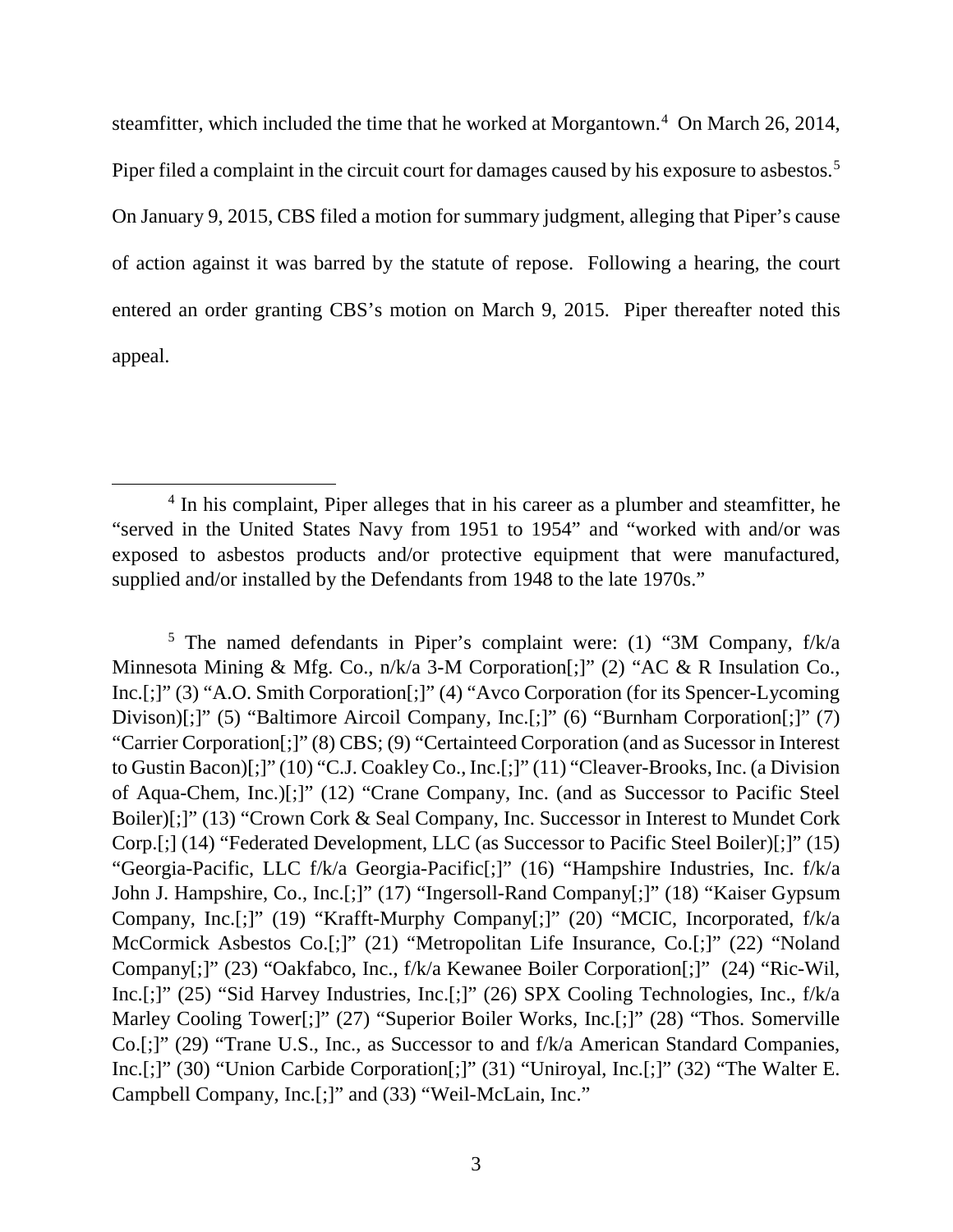### **PRELIMINARY MATTER**

At the outset of this case, CBS contends that we should dismiss Piper's appeal

because he appealed from a non-appealable order, and thus we lack jurisdiction. We deny

CBS's motion and determine that we do have jurisdiction to hear this case.

The Court of Appeals has explained:

A fundamental principle of the statute that defines the jurisdiction of the appellate courts is that, as a general rule, a party may appeal only from "a final judgment entered in a civil or criminal case by a circuit court." CJ § 12–301[.]

\* \* \*

[A] ruling must ordinarily have the following three attributes to be a final judgment: (1) it must be intended by the court as an unqualified, final disposition of the matter in controversy[;] (2) unless the court acts pursuant to Maryland Rule 2–602(b) to direct the entry of a final judgment as to less than all of the claims or all of the parties, it must adjudicate or complete the adjudication of all claims against all parties;[and] (3) it must be set forth and recorded in accordance with Rule 2–601.

*Metro Maint. Sys. S., Inc. v. Milburn*, 442 Md. 289, 297-98 (2015). There are three exceptions to the final judgment requirement: "(1) appeals from interlocutory orders specifically allowed by statute; (2) immediate appeals permitted under Maryland Rule 2- 602; and (3) appeals from interlocutory rulings allowed under the common law collateral order doctrine." *Md. Bd. of Physicians v. Geier*, 451 Md. 526, 546 (2017).

The order granting CBS's motion for summary judgment was not final when it was entered, because it did not resolve all claims as to all parties in the instant case. Neither did the order fall into one of the three exceptions listed above. Accordingly, at the time Piper noted his appeal, it was premature.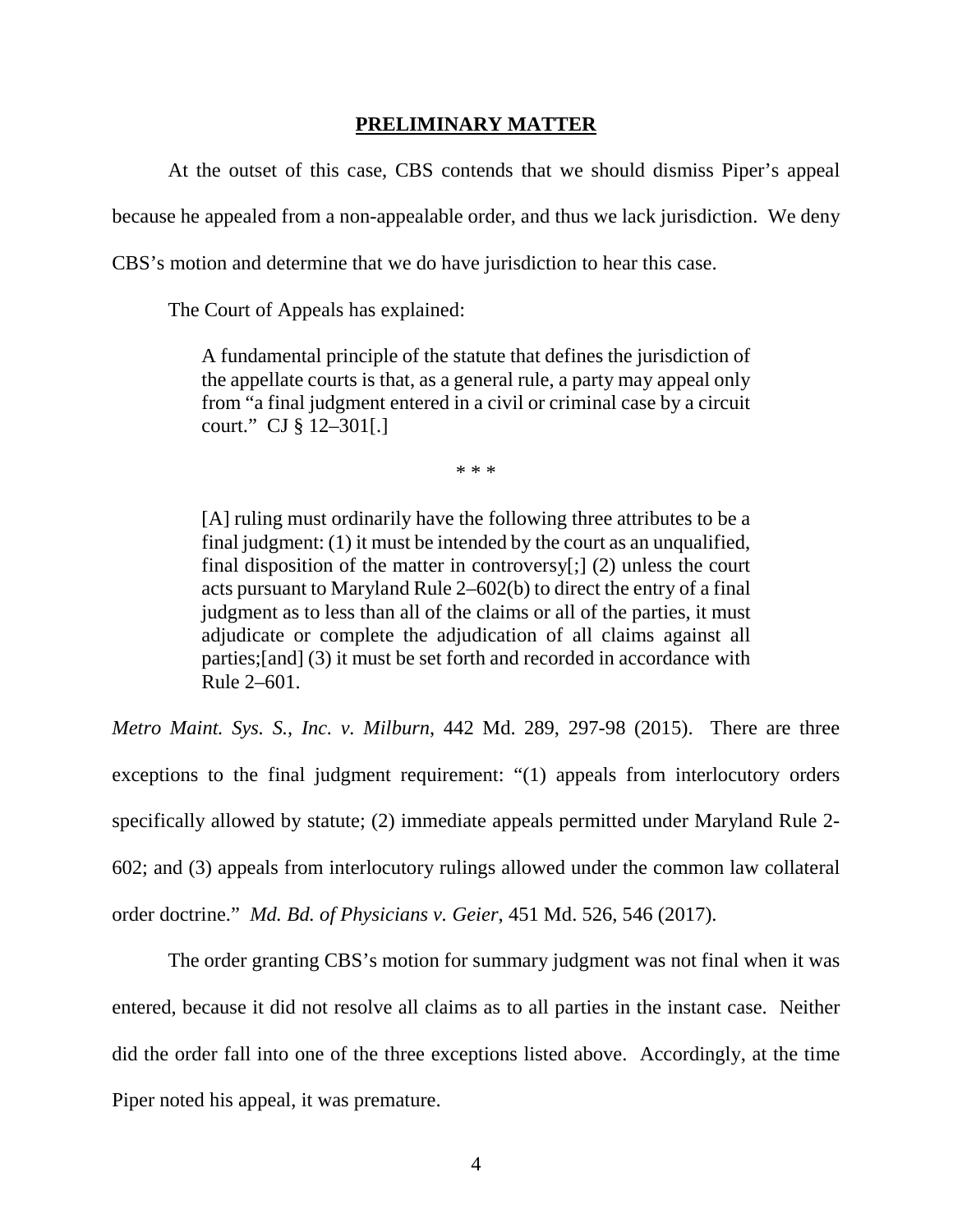After noting the appeal, however, Piper dismissed from the case the sole remaining defendant, Walter E. Campbell Co., Inc., and asked the circuit court for an order entering a final judgment. On February 8, 2016, the court granted the dismissal and issued the requested order.

Maryland Rule 8-602(e) states, in relevant part:

(1) If the appellate court determines that the order from which the appeal is taken was not a final judgment when the notice of appeal was filed but that the lower court had discretion to direct the entry of a final judgment pursuant to Rule  $2-602(b)$  $2-602(b)$  $2-602(b)$ ,  $[6]$  the appellate court, as it finds appropriate, may . . . (D) **if a final judgment was entered by the lower court after the notice of appeal was filed, treat the notice of appeal as if filed on the same day as, but after, the entry of the judgment.**

(Emphasis added). Because a final judgment was entered by the trial court after Piper

noted his appeal, Rule  $8-602(e)(1)(D)$  authorizes us to treat his notice of appeal as if it was

filed on the same day as the final judgment, but after the entry thereof. *See McCormick v.* 

<span id="page-5-0"></span>l

If the court expressly determines in a written order that there is no just reason for delay, it may direct in the order the entry of a final judgment:

# (1) **as to one or more but fewer than all of the claims or parties;** or

(2) pursuant to Rule 2-501 (f)(3), for some but less than all of the amount requested in a claim seeking money relief only.

(Emphasis added). We note that, at the conclusion of the hearing on CBS's motion, Piper's counsel asked the circuit court to certify the judgment as final pursuant to Rule 2-602. The court indicated a willingness to do so but expressed uncertainty as to the proper procedure. Piper's counsel stated that he would need to "look at the Rule," and the court replied: "Take a look and we'll get back to it." Neither Piper's counsel nor the court ever got "back to it."

<sup>&</sup>lt;sup>6</sup> Maryland Rule 2-602(b) states: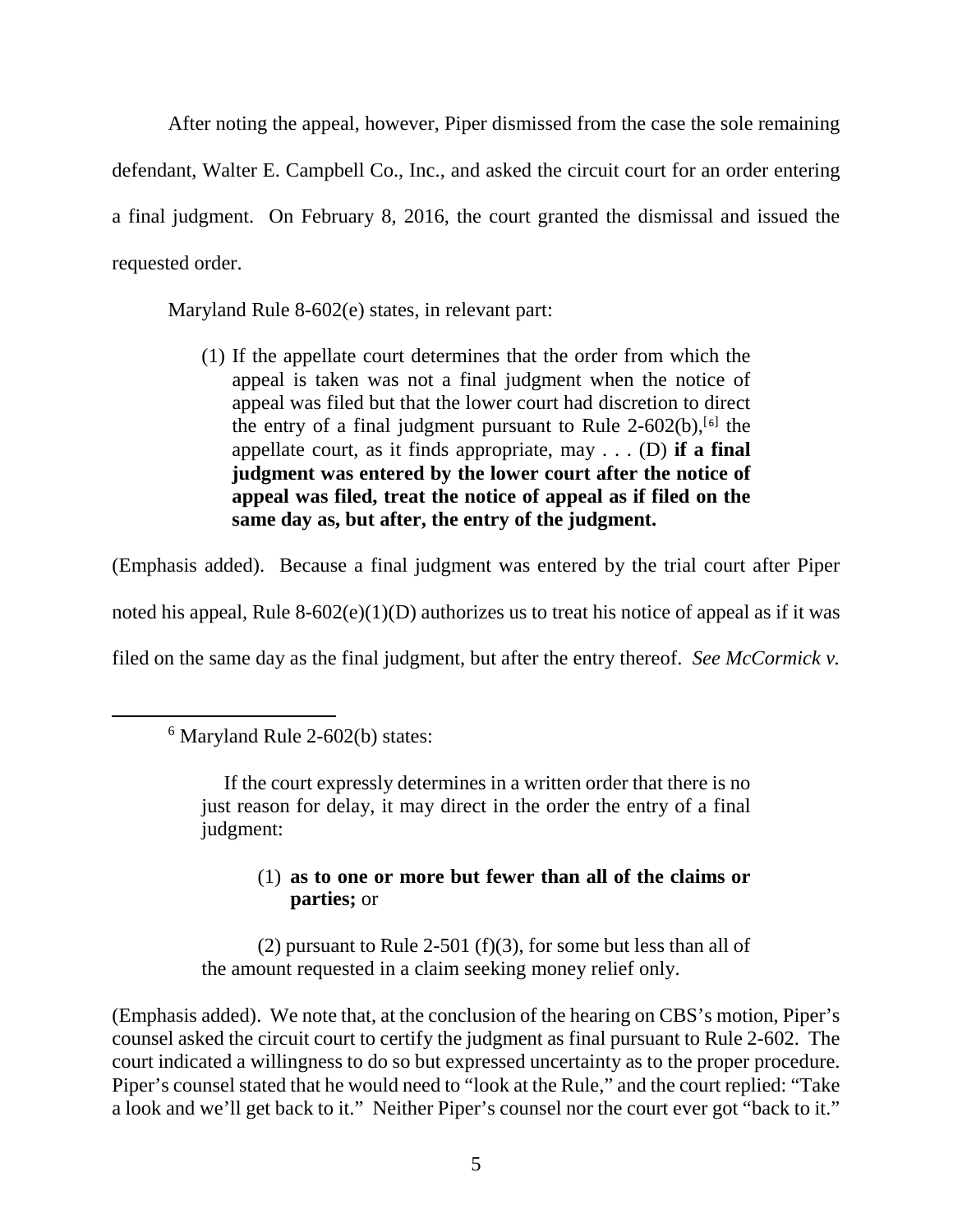*Medtronic, Inc.*, 219 Md. App. 485, 506 n. 5 (2014) (finding "[a]lternatively, because the circuit court's order effectively became final when the [appellants] dismissed their claims against Dr. Rosner with prejudice, we may treat their 'notice of appeal as if filed on the same day as, but after, the entry of the judgment.' Md. Rule  $8-602(e)(1)(D)$ ."). Accordingly, we have jurisdiction to address the merits of the instant appeal.

### **STANDARD OF REVIEW**

Maryland appellate courts have explained:

"On review of an order granting summary judgment, our analysis 'begins with the determination [of] whether a genuine dispute of material fact exists; only in the absence of such a dispute will we review questions of law.' *D'Aoust v. Diamond,* 424 Md. 549, 574, 36 A.3d 941, 955 (2012) (quoting *Appiah v. Hall,* 416 Md. 533, 546, 7 A.3d 536, 544 (2010)); *O'Connor v. Balt. Cnty.,* 382 Md. 102, 110, 854 A.2d 1191, 1196 (2004). If no genuine dispute of material fact exists, this Court determines 'whether the Circuit Court correctly entered summary judgment as a matter of law.' *Anderson v. Council of Unit Owners of the Gables on Tuckerman Condo.,* 404 Md. 560, 571, 948 A.2d 11, 18 (2008) (citations omitted). Thus, '[t]he standard of review of a trial court's grant of a motion for summary judgment on the law is de novo, that is, whether the trial court's legal conclusions were legally correct.' *D'Aoust,* 424 Md. at 574, 36 A.3d at 955."

*James G. Davis Constr. Corp. v. Erie Ins. Exch.*, 226 Md. App. 25, 34-35 (2015) (quoting

*Koste v. Town of Oxford,* 431 Md. 14, 24–25 (2013)), *cert. denied*, 446 Md. 705 (2016).

#### **DISCUSSION**

# I.

In the case, *sub judice*, the parties do not claim that there is a genuine dispute as to

any material fact. It is undisputed that (1) the last date of Piper's exposure to asbestos dust

generated by the installation of insulation to Unit 1 turbine generator at Morgantown was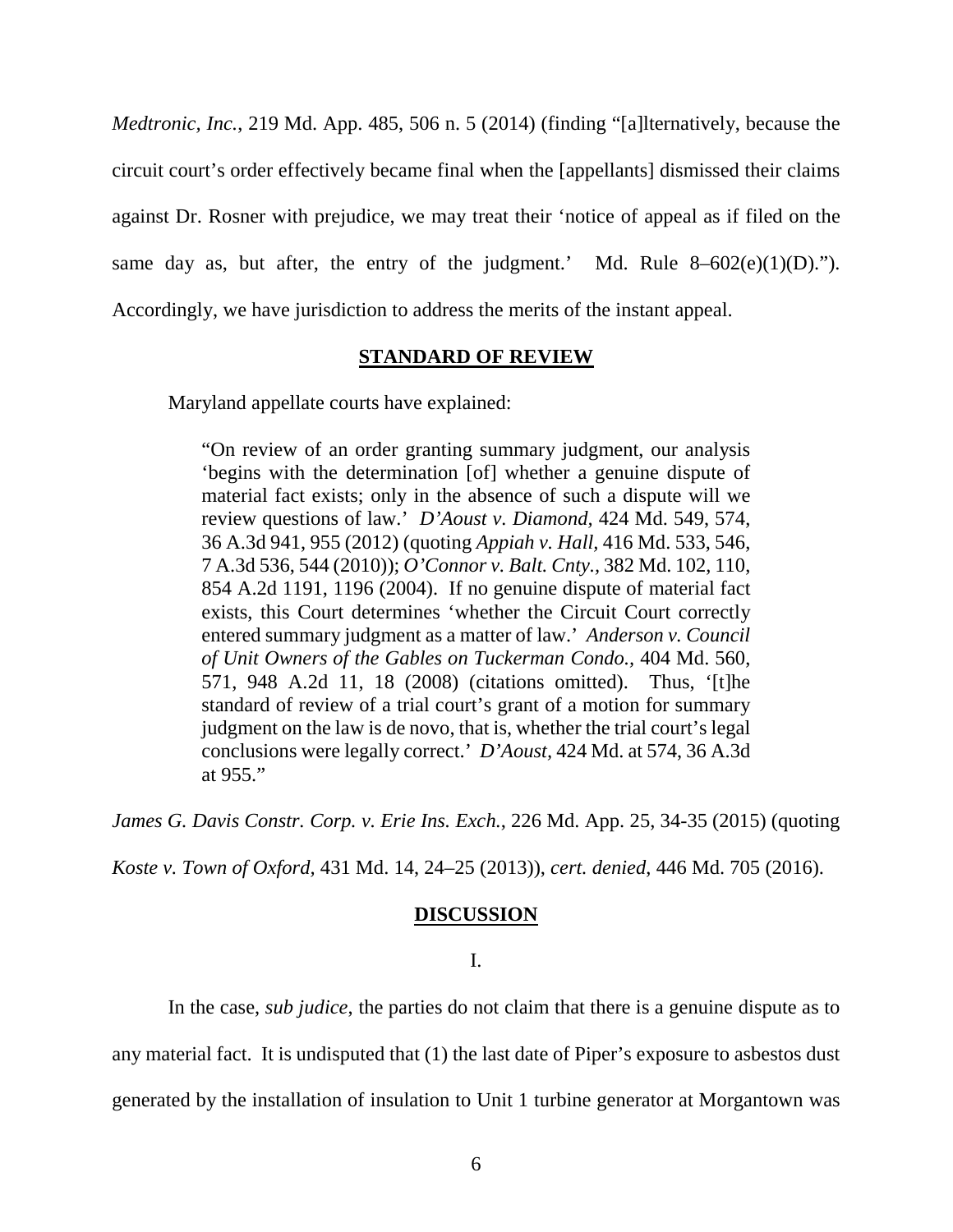June 28, 1970; (2) Morgantown's Unit 1 turbine generator, which was fabricated and installed by Westinghouse, was substantially completed no later than July 1970; and (3) Piper was diagnosed with mesothelioma on December 26, 2013. The primary issue in the instant case is whether Piper's cause of action against CBS is barred by the statute of repose, CJP § 5-108, which is an issue of law. Resolution of that issue will require us to engage in statutory construction of Section 5-108.

A.

The statute of repose, as codified in Section 5-108, provides, in relevant part:

(a) *Injury occurring more than 20 years later.* — Except as provided by this section, **no cause of action for damages accrues** and a person may not seek contribution or indemnity for damages incurred **when** wrongful death, **personal injury**, or injury to real or personal property **resulting from the defective and unsafe condition of an improvement to real property occurs more than 20 years after the date the entire improvement first becomes available for its intended use.**

\* \* \*

(e) *When action accrues.* — **A cause of action for an injury described in this section accrues when the injury or damage occurs.**

(Emphasis added).

In *Rose v. Fox Pool Corp.*, 335 Md. 351 (1994), Judge Irma Raker, writing for the

Court of Appeals, set forth the principles of statutory construction that guide us in

interpreting Section 5-108. Judge Raker wrote:

The issues raised in this appeal require us to discern the meaning of § 5–108(a). The cardinal rule of statutory construction is to effectuate and carry out legislative intent. *See, e.g., Comptroller v. Jameson,* 332 Md. 723, 732, 633 A.2d 93, 97 (1993); *Geico v.*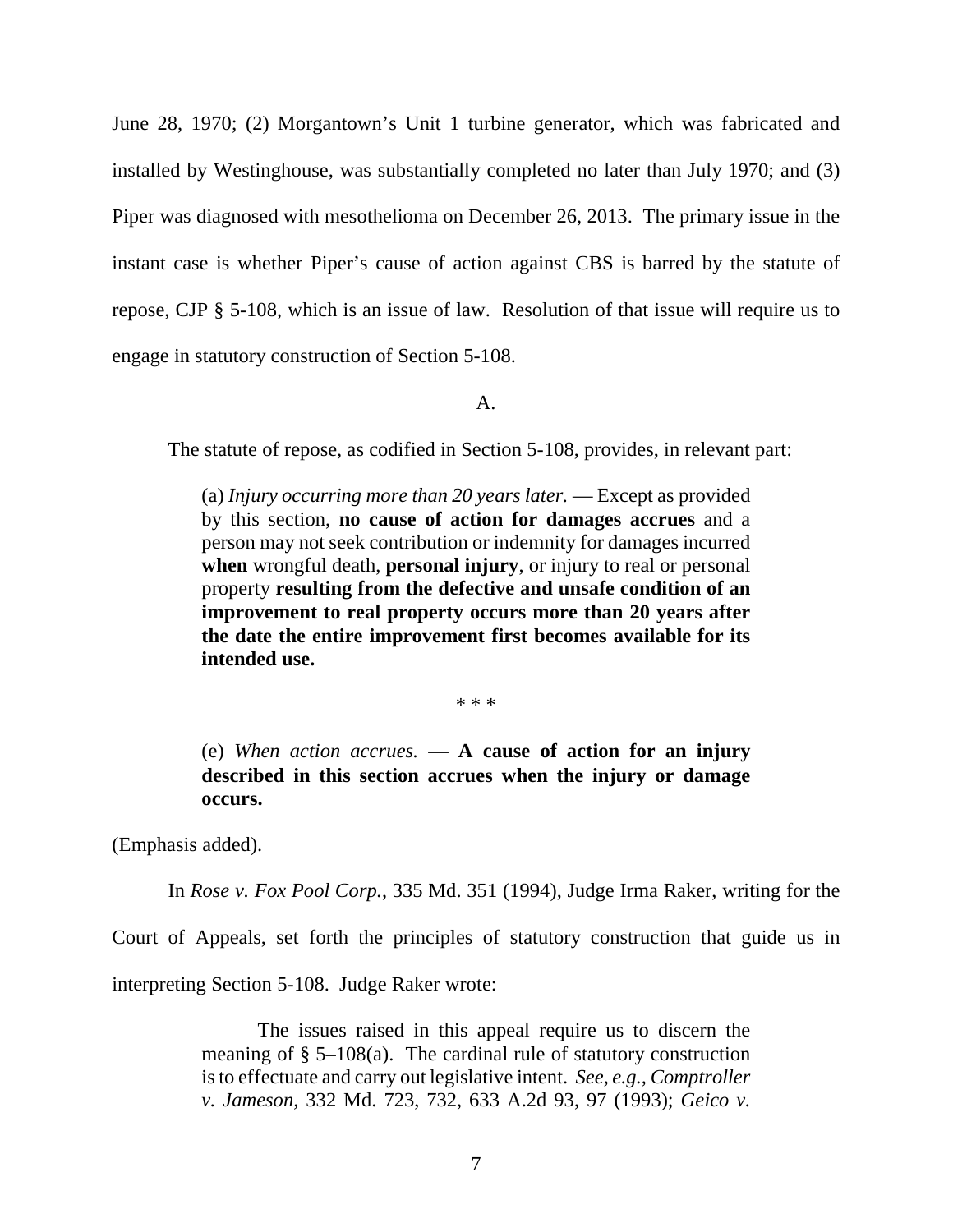*Insurance Comm'r,* 332 Md. 124, 131, 630 A.2d 713, 717 (1993). Every statute is enacted to further some underlying goal or purpose—"to advance some interest, to attain some end"—and must be construed in accordance with its general purposes and policies. *Kaczorowski v. City of Baltimore,* 309 Md. 505, 513, 525 A.2d 628, 632 (1987); *see also State v. Fabritz,* 276 Md. 416, 421, 348 A.2d 275, 278 (1975), *cert. denied,* 425 U.S. 942, 96 S.Ct. 1680, 48 L.Ed.2d 185 (1976). **When called upon to construe a particular statute, we begin our analysis with the statutory language itself since the words of the statute, construed according to their ordinary and natural import, are the primary source and most persuasive evidence of legislative intent.** *Jameson,* 332 Md. at 732, 633 A.2d at 97–98; *Comptroller v. Fairchild Industries,* 303 Md. 280, 284, 493 A.2d 341, 343 (1985). The statute must be construed as a whole so that no word, clause, sentence or phrase is rendered surplusage, superfluous, meaningless or nugatory. *Condon v. State,* 332 Md. 481, 491, 632 A.2d 753, 758 (1993); *Md. Port Adm. v. Brawner Contracting Co.,* 303 Md. 44, 60, 492 A.2d 281, 289 (1985).

**When the language of a statute is plain and clear and expresses a meaning consistent with the statute's apparent purpose, no further analysis of legislative intent is ordinarily required.** *Kaczorowski,* 309 Md. at 515, 525 A.2d at 633. As we explained, however, in *Morris v. Prince George's County,* 319 Md. 597, 573 A.2d 1346 (1990):

[O]ur endeavor is always to seek out the legislative purpose, the general aim or policy, the ends to be accomplished, the evils to be redressed by a particular enactment. In the conduct of that enterprise, we are not limited to study of the statutory language. The plain meaning rule " 'is not a complete, allsufficient rule for ascertaining a legislative intention. . . .' " The "meaning of the plainest language" is controlled by the context in which it appears. Thus, we are always free to look at the context within which the statutory language appears. Even when the words of a statute carry a definite meaning, we are not "precluded from consulting legislative history as part of the process of determining the legislative purpose or goal" of the law.

319 Md. at 603–04, 573 A.2d at 1349 (citations and footnote omitted); *see also Baltimore Cty. C.A.U.T. v. Baltimore Cty.,* 321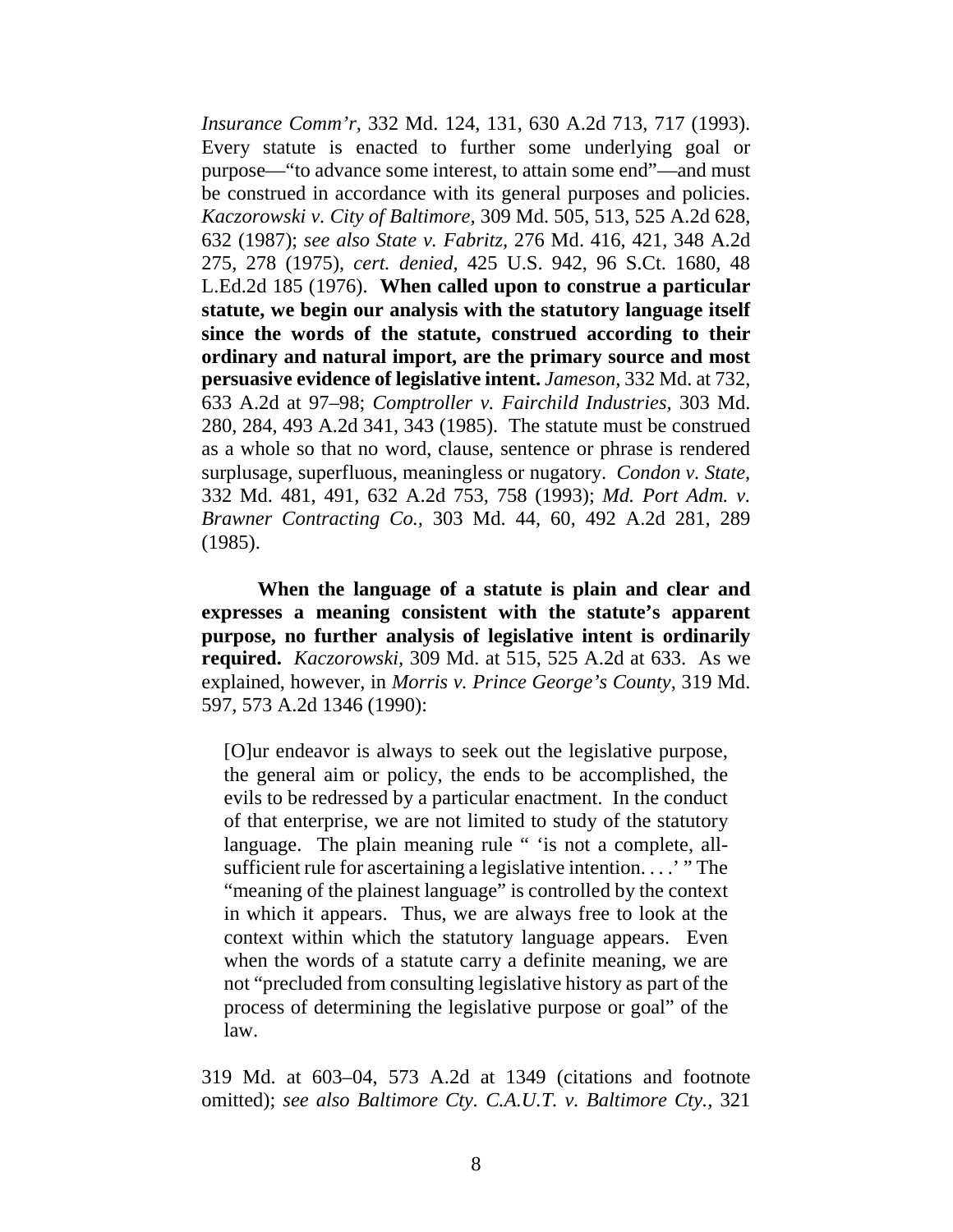Md. 184, 203–04, 582 A.2d 510, 519–20 (1990); *Kaczorowski,* 309 Md. at 513, 525 A.2d at 632. The legislative history of a statute, including amendments that were considered and/or enacted as the statute passed through the Legislature, and the statute's relationship to earlier and subsequent legislation are "external manifestations" or "persuasive evidence" of legislative purpose that may be taken into consideration. *Maryland Nat'l Bank v. Pearce,* 329 Md. 602, 619, 620 A.2d 941, 949 (1993) (*quoting Kaczorowski,* 309 Md. at 515, 525 A.2d at 632).

*Id.* at 358-60 (emphasis added).

As previously indicated, the primary issue before us in this appeal is whether the statute of repose, Section 5-108, applies to Piper's cause of action against CBS. Piper however, does not base his argument for the non-applicability of the statute on "the statutory language itself" of Section 5-108. *See id.* at 359. Yet, because we believe that the language of the statute "is plain and clear[,]" we will begin our analysis with "the words of the statute, construed according to their ordinary and natural import." *See id.*

It is clear that Piper's cause of action against CBS is based on "personal injury . . . resulting from the defective and unsafe condition of an improvement to real property." CJP § 5-108(a). Piper's cause of action, however, is barred if the personal injury "occurs more than 20 years after the date the entire improvement first becomes available for its intended use." *Id.* Here, because Morgantown Unit 1 turbine generator became operational by July 1970, Piper's injury must have "occurred" on or before July of 1990 for his cause of action to survive.

The date of Piper's last exposure to asbestos dust from Unit 1 turbine generator was June 28, 1970; but his mesothelioma was not diagnosed until 2013. Section 5-108(e) states that "[a] cause of action for an injury described in this section accrues when the injury or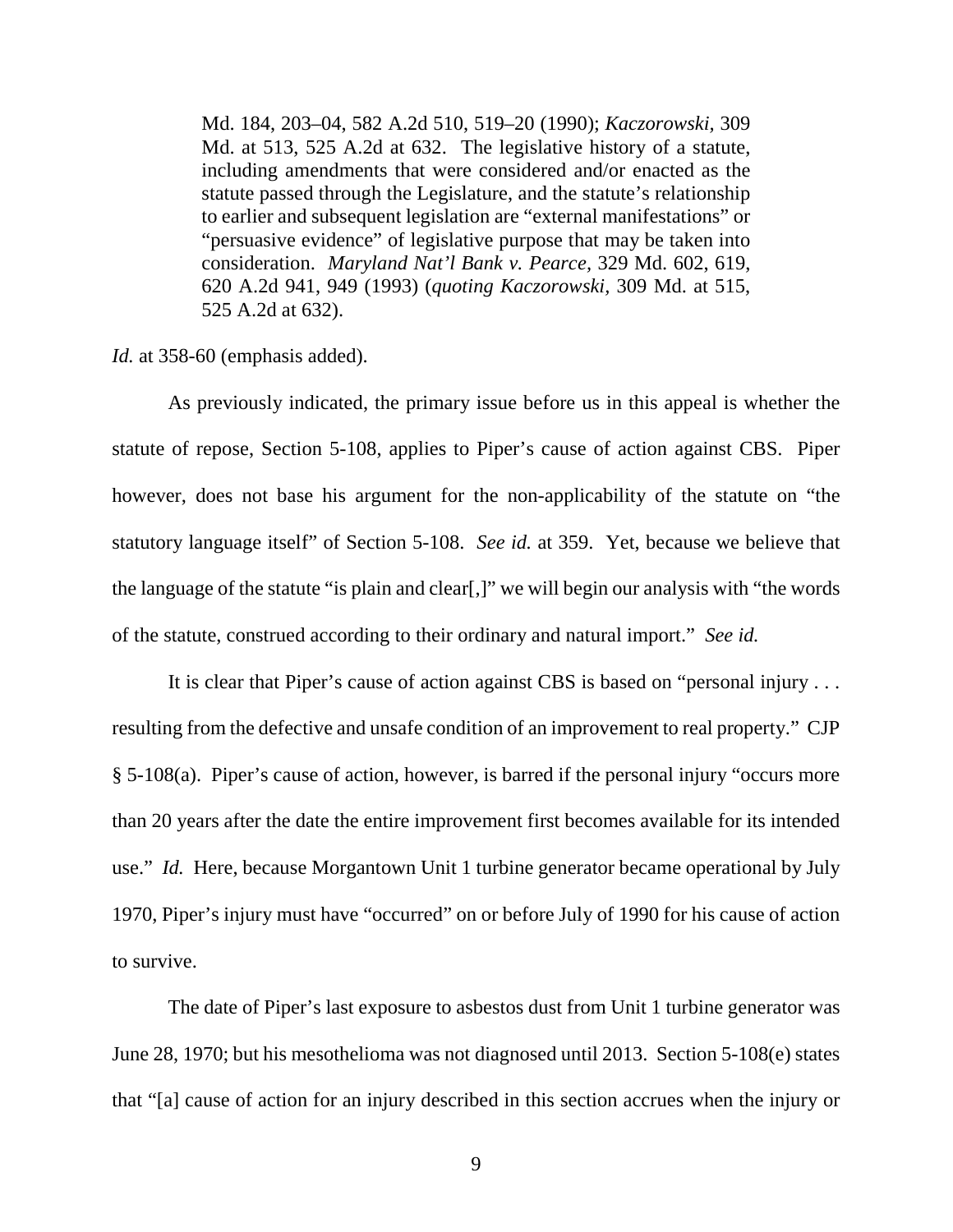damage occurs." In *Burns v. Bechtel Corp.*, 212 Md. App. 237, *cert. denied*, 434 Md. 312

(2013), this Court noted:

And as the Court of Appeals explained in *Hilliard & Bartko Joint Venture v. Fedco Sys., Inc.,* 309 Md. 147, 162, 522 A.2d 961 (1987), the Statute of Repose incorporates the common law discovery rule of accrual: "**[T]he language of present subsection (e), equating accrual with 'when the injury or damage occurs,' means when the injury or damage is discovered.**"

*Id.* at 243 (emphasis added). In the present case, Piper's injury, mesothelioma, was discovered, and thus "occurred," in 2013, forty-three years after Unit 1 turbine generator "first bec[a]me[] available for its intended use." CJP § 5-108(a). Therefore, because Piper's cause of action did not accrue within 20 years of the placement into operation of Unit 1 turbine generator, Section 5-108(a) applies to his cause of action and precludes its prosecution against CBS.

B.

Piper, however, contends that his cause of action is not barred by the statute of repose because of the statutory language used by the General Assembly when the statute was originally enacted in 1970. Chapter 666 of the Acts of 1970 reads its entirety:

### CHAPTER 666

## (Senate Bill 241)

AN ACT to add new Section 20 to Article 57 of the Annotated Code of Maryland (1968 Replacement Volume), title "Limitations of Actions," to follow immediately after Section 19 thereof, **to prohibit the bringing of actions based on injuries arising out of defective conditions of improvements to real property against certain persons after a specified period of time and providing that the provision of the Act shall not apply to actions accruing prior to its effective date.**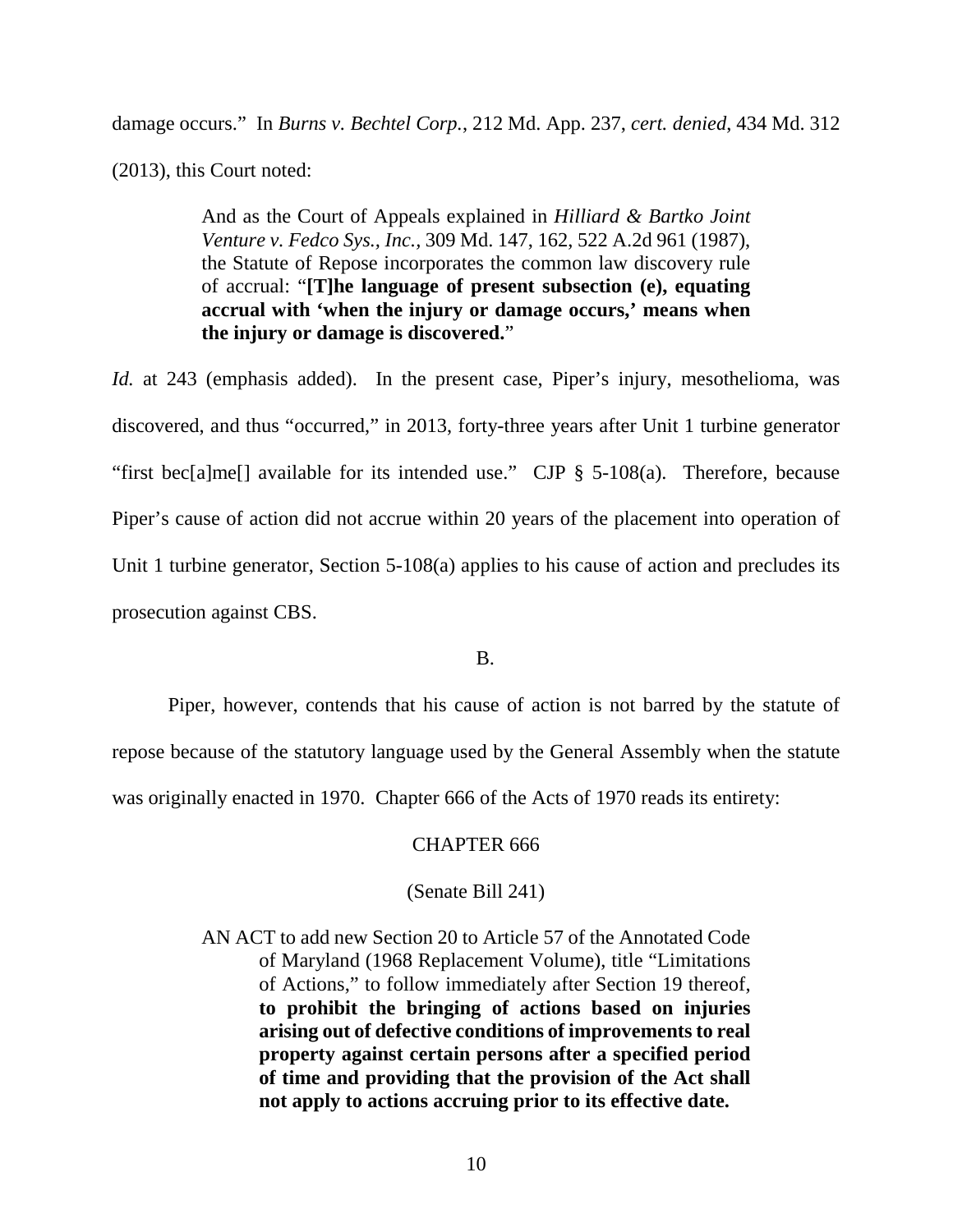SECTION 1*. Be it enacted by the General Assembly of Maryland,* That new Section 20 be and it is hereby added to Article 57 of the Annotated Code of Maryland (1968 Replacement Volume), title "Limitations of Actions," to follow immediately after Section 19 thereof, and to read as follows:

*20.* 

*No action to recover damages for injury to property real or personal, or for bodily injury or wrongful death, arising out of the defective and unsafe condition of an improvement to real property, nor any action for contribution or indemnity for damages incurred as a result of said injury or death, shall be brought more than nine TWENTY years after the said improvement was substantially completed. This limitation shall not apply to any action brought against the person who, at the time the injury was sustained, was in actual possession and control as owner, tenant, or otherwise of the said improvement. For purposes of this section, "substantially completed" shall mean when the entire improvement is first available for its intended use.* 

 SEC. 2. *And it be further enacted,* That **this Act shall not apply to any cause of action arising on or before June 30, 1970.**

 SEC. 3. *And it be further enacted,* That this Act shall take effect July 1, 1970.

Approved May 21, 1970.

(Italic emphasis in original) (bold emphasis added).

Piper contends that the circuit court erred in applying the statute of repose to bar his cause of action against CBS, because his injury "arose" on June 28, 1970, and the session law that passed the original statute of repose contained language indicating that the statute does not apply to injuries arising on or before June 30, 1970. Piper notes that he agrees with CBS that his injury "accrued" in 2013 when his injury was discovered, but distinguishes the date of accrual from the date his that injury arose by arguing that the date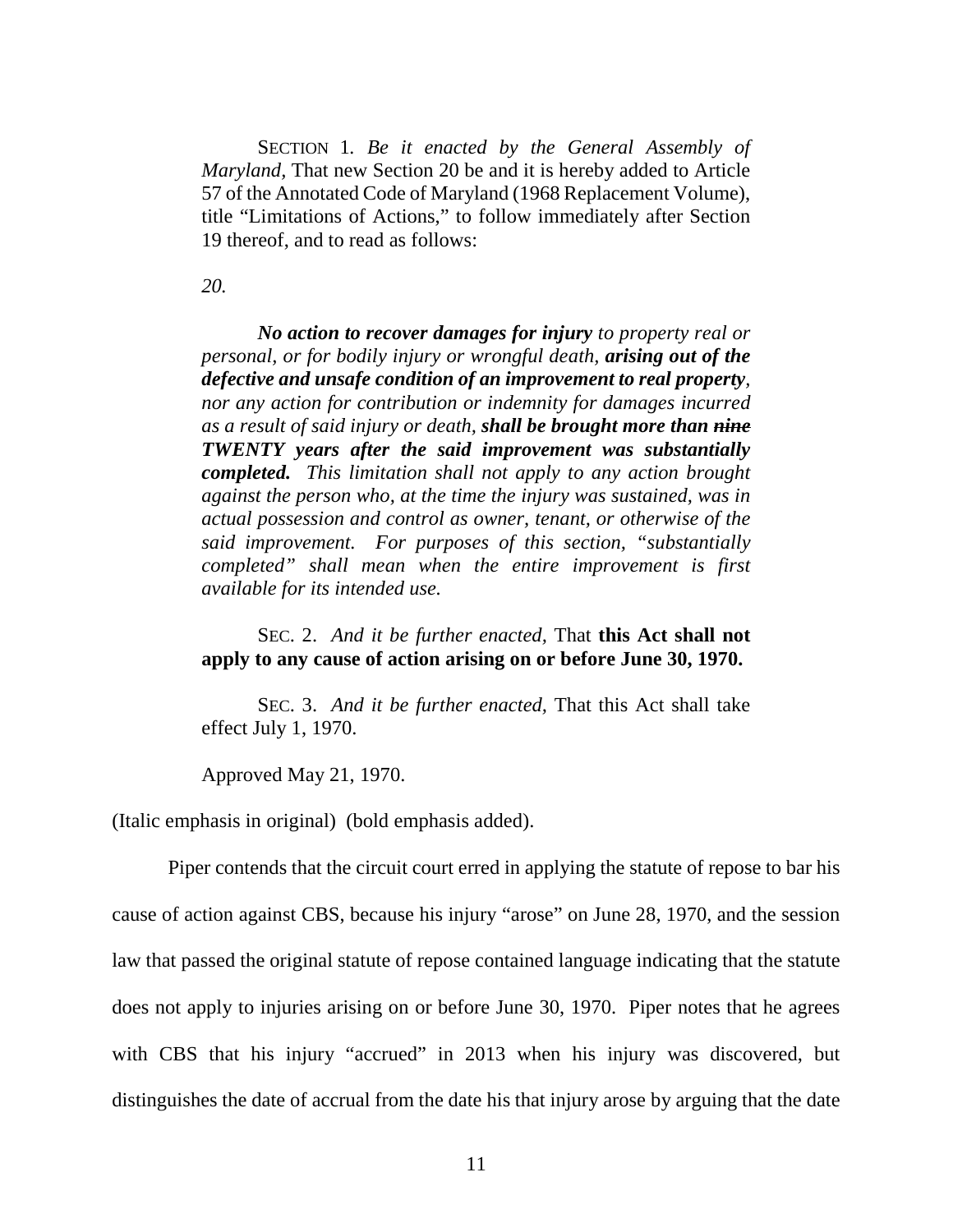of accrual is irrelevant here. Furthermore, Piper argues that the statute of repose cannot be applied retroactively to him, "because subsequent revisions and amendments to the statute lack a 'clear expression' in favor of retroactivity."

CBS responds that the circuit court correctly found that CBS was entitled to repose, because Piper's cause of action accrued more than twenty years after the improvement was substantially completed. CBS asserts that Piper's reliance on when his injury "arose" is misplaced, because the anti-retroactivity language appearing in Section 2 of the session law was not codified after the statute was enacted.

CBS is correct that, when Chapter 666 of the Acts of 1970 was codified in Article 57 § 20, Section 2 was not included. Piper, however, relies heavily on the case of *Roe v. Doe*, 193 Md. App. 558 (2010), *aff'd*, 419 Md. 687 (2011), for the proposition that "the uncodified sections of the statute of repose continue to carry the force of law." In *Roe*, this Court construed and applied the uncodified retroactivity provisions of a statute that increased the limitations period from 3 years to 7 years for minor victims of sexual abuse to bring an action for damages arising out of such abuse after attaining the age of majority. *Id.* at 564-69. On appeal, the Court of Appeals affirmed our construction of the retroactivity provision of Chapter 360 of the Acts of 2003. *Doe v. Roe*, 419 Md. 687, 699, 709-10 (2011). In so doing, the Court noted that the retroactivity provision of Chapter 360 had not been codified in CJP § 5-117. *Id.* at 699. In a footnote to that observation, the Court stated:

> *See* MARYLAND DEPARTMENT OF LEGISLATIVE SERVICES, LEGISLATIVE DRAFTING MANUAL 2011, at 97 (2010) ("Provisions of law need not be codified in order to be legally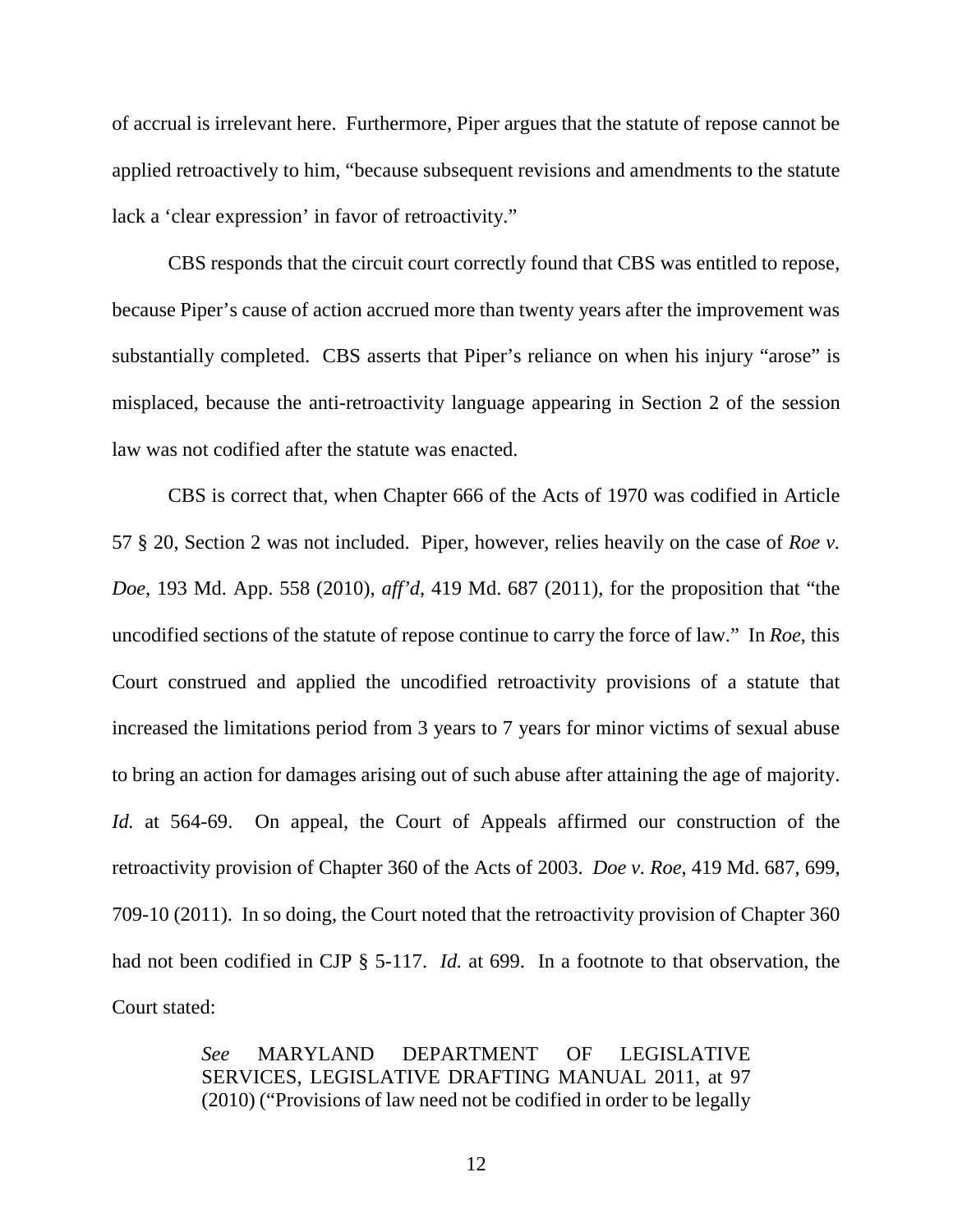binding."); *Prince George's County v. Maringo,* 151 Md.App. 662, 671 n. 1, 828 A.2d 257, 262 n. 1 (2003) ("The parties do not dispute that this uncodified portion of the bill has the same force and effect as the codified portion.").

*Id.* at 699 n. 11.

The problem with Piper's reliance on *Roe* and *Doe* is that the uncodified retroactivity provision of Chapter 360 was never subject to repeal and reenactment. Here, Article 57, § 20, the codified version of Chapter 666, was repealed in 1974 and reenacted as CJP § 5-108. *See Hillard*, 309 Md. at 160. Section 2 of Chapter 666 was not included in CJP § 5-108. *See id.* at 160-61. Moreover, as pointed out by CBS, "§ 5-108 was enacted with substantive changes in its definition of scope and operation of the repose afforded thereby." *See also id.*

Nevertheless, Piper argues that, because (1) none of the amendments or revisions to the statute of the repose expressly repealed Section 2, and (2) "there is a 'strong presumption' against finding that a statutory revision implicitly repeals a section of a statute absent 'clear legislative intent [in] support,'" "the uncodified sections of the statute of repose continue to carry the force of law." We need not resolve the issue of Section 2's viability, because even if Section 2 of Chapter 666 retains "the force of law," we conclude that Piper's cause of action is still barred by the statute of repose. We shall explain.

Under Section 2 of Chapter 666, the question is whether Piper's cause of action "arose" prior to July 1, 1970. To answer this question, we need to determine what the General Assembly meant by the term "arising" in Section 2: does it mean, as Piper contends, when one is exposed to asbestos, or does it mean, as CBS contends, when a cause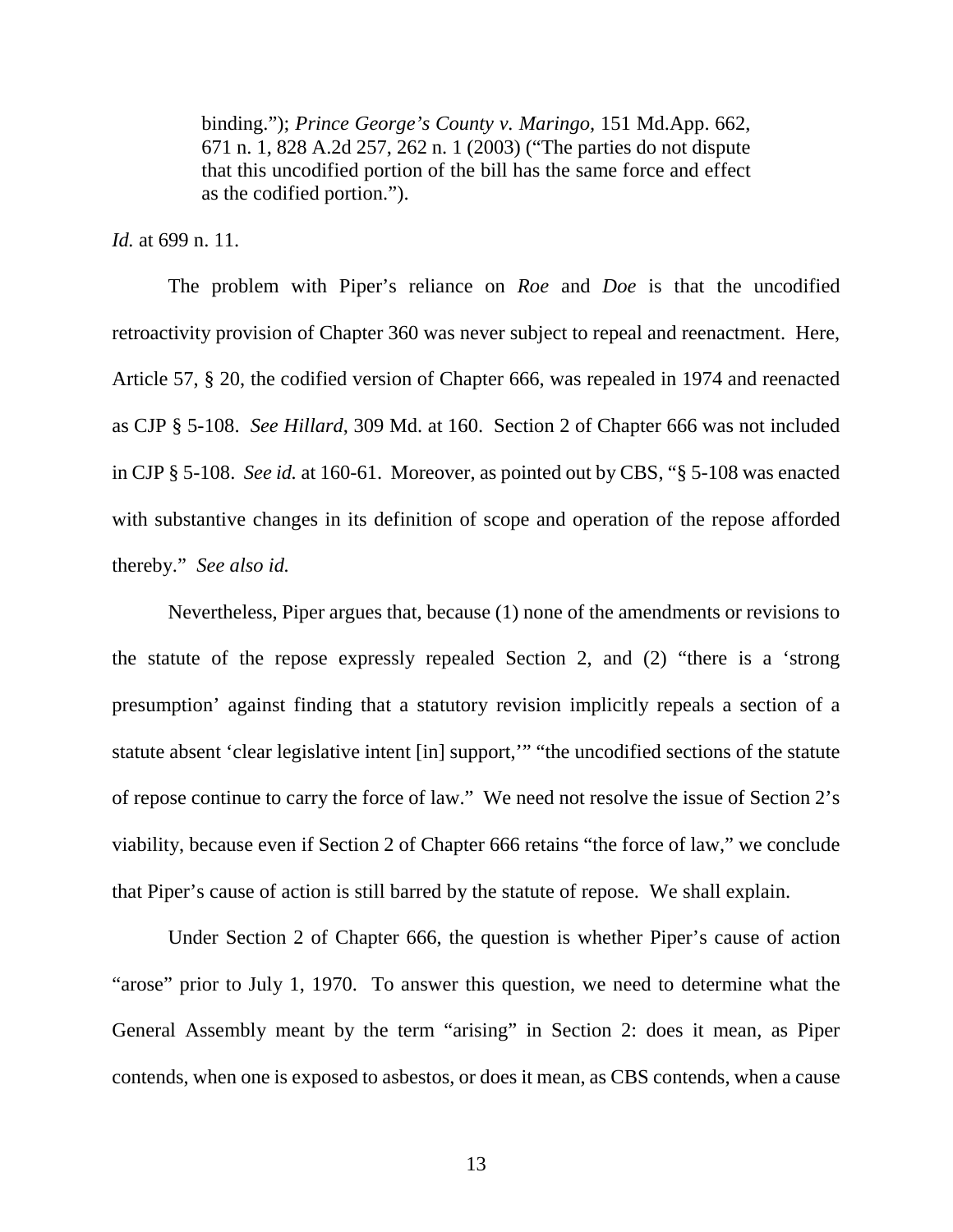of action accrues, which, under the discovery rule, is the date that one discovers the injuries caused by asbestos exposure? *See Mathews v. Cassidy Turley Md., Inc.*, 435 Md. 584, 611 (2013) (Under the discovery rule, "a cause of action accrues when the wrong is discovered or when with due diligence it should have been discovered.").

In *Hillard*, the Court of Appeals set forth the history of CJP § 5-108, beginning with

the enactment of Chapter 666 of the Acts of 1970. 309 Md. at 160. Speaking for the Court,

Judge Lawrence Rodowsky wrote:

The predecessor to present § 5-108 was enacted by Ch. 666 of the Acts of 1970. In the year preceding this enactment *Steelworkers Holding Co. v. Menefee,* 255 Md. 440, 258 A.2d 177 (1969) had applied the discovery rule to determine accrual of a cause of action for general statute of limitations purposes in a malpractice action against an architect. That same year *Mattingly v. Hopkins,* 254 Md. 88, 253 A.2d 904 (1969) had held the discovery rule governed accrual of a malpractice action against a professional engineer. The discovery rule had earlier been applied in *Callahan v. Clemens,* 184 Md. 520, 41 A.2d 473 (1945) to the accrual of a cause of action by an adjoining property owner against a contractor who had allegedly negligently erected a wall. **It was clear that one purpose of Ch. 666 was to set a time limit after which the discovery rule could not operate.** 

Chapter 666 was modified as part of the Code revision project when the Courts and Judicial Proceedings Article was enacted, effective January 1, 1974. From a prohibition, "[n]o action . . . shall be brought," the language was changed to read in relevant part:

Except as provided by this section, *no cause of action for damages accrues* . . . when . . . injury to real . . . property resulting from the defective . . . condition of an improvement to real property occurs more than 20 years after the date the entire improvement first becomes available for its intended use. [Md.Code (1974), CJ § 5-108(a) (emphasis added).]

Present § 5-108(d) was subsection (b) in the 1974 enactment. The 1974 changes also added as subsection (c) the language now found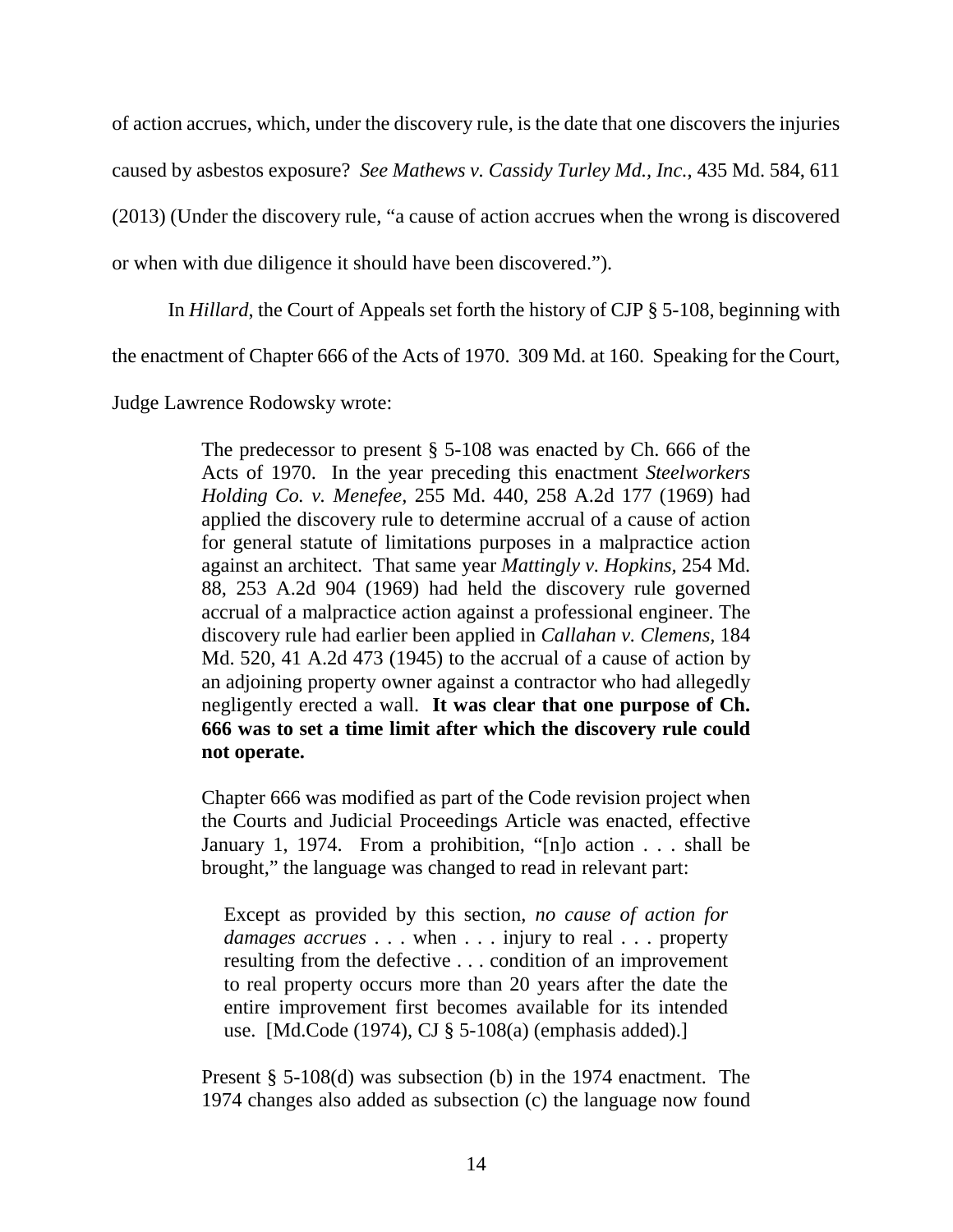in (e) ("A cause of action for an injury described in this section accrues when the injury or damage occurs.").

*Id.* at 160-61 (italic emphasis in original) (bold emphasis added) (footnote omitted).

Because "one purpose of Chapter 666 was to set a time limit after which the discovery rule could not operate[,]" *id.* at 160, a cause of action based on a latent defect or injury that had not accrued under the discovery rule was cut off after twenty years from the time the improvement first became available for its intended use. *See id* at 161-62. Piper's construction of the statute, however, would create a class of unaccrued causes of action exempted from the statute where the latent defect or injury was present prior to July 1, 1970. Such a construction is contrary to the "clear" purpose of Chapter 666. *See id.* at 160.

In addition, in the preamble to Chapter 666, the General Assembly set forth the purpose of Section 2 by stating "that the provision of the Act shall not apply to actions *accruing* prior to its effective date." (Emphasis added). Section 2 then states "[t]hat this Act shall not apply to any cause of action *arising* on or before June 30, 1970." (Emphasis added). To construe the term "arising" in Section 2 to mean something different from the term "accruing" in the preamble would create an ambiguity, if not an outright conflict, between the purpose of Section 2, as expressed in the preamble, and the statutory language of Section 2 implementing that purpose. Moreover, the distinction between when a cause of action "arose" and when a cause of action "accrued" did not exist in Maryland case law until sometime after the enactment of Chapter 666 in 1970 when personal injury cases based on a disease with a long latency period, such as asbestos exposure cases, were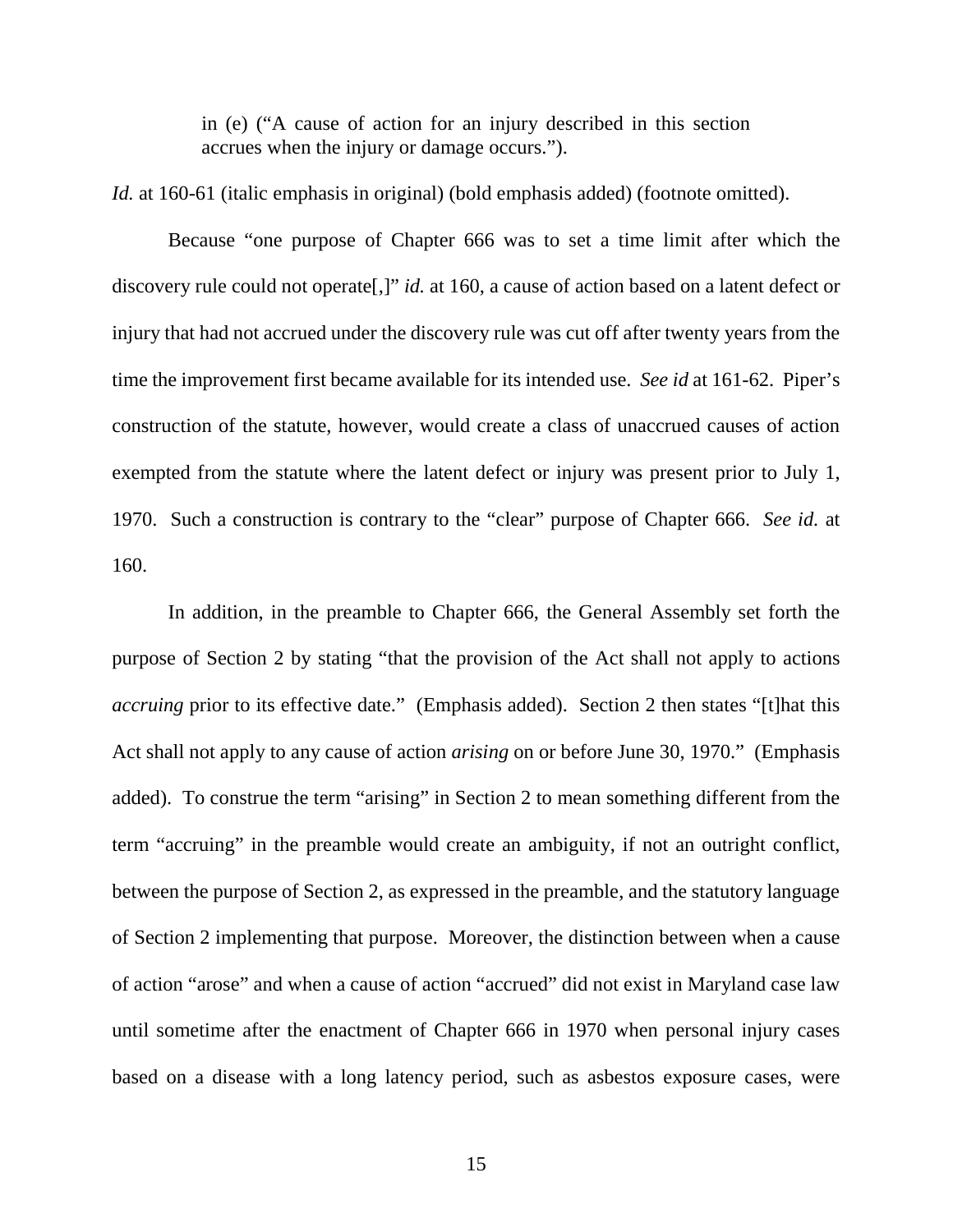brought. *See John Crane, Inc. v. Scribner*, 369 Md. 369, 383, 390 (2002) (noting, for purposes of the non-economic damages cap statute, which was passed in 1986, "the distinction made by the Legislature between when an action arises and when it accrues"). Piper's argument that the two terms have distinct meanings, although correct today for asbestos exposure cases, cannot be grafted onto the General Assembly's intent in 1970 when the statute of repose was passed, because those terms had not yet been distinguished.

Finally, under the Maryland Constitution, the General Assembly cannot take away vested property rights. *See* Md. Const. art. III, § 40, Md. Const. Declaration of Rights, Art. 19, 24. In general, a property right becomes vested only when it accrues.[7](#page-16-0) *See Dua v. Comcast Cable of Md., Inc.*, 370 Md. 604, 632-33 (2002).("[T]here normally is a vested property right in a cause of action which has accrued prior to the legislative action.").

*Id.* at 360 n.3 (emphasis added).

l

<span id="page-16-0"></span><sup>&</sup>lt;sup>7</sup> Although his cause of action against CBS did not accrue prior to the enactment of Chapter 666 in 1970, Piper argues that the application of the statute of repose to his unaccrued action would be unconstitutional. A similar argument was rejected by the Court of Appeals in *Whiting-Turner Contracting Co. v. Coupard*, 304 Md. 340 (1985). In *Whiting-Turner*, appellants claimed that Article 19 of the Maryland Declaration of Rights was violated, because Section 5-108(b) cut off any claim for indemnity against an architect or professional engineer "before a cause of action for indemnity could even have accrued." *Id.* at 359-60. The Court responded:

Chapter 698 of the Acts of 1979 which enacted subsections (b) and (c) provided: "That this Act shall take effect July 1, 1979." The operative words of subsection (b) are that "[a] cause of action for damages does not accrue and a person may not seek contribution or indemnity. . . ." **Consequently we cannot accept an alternative argument advanced by CPC that subsection (b) applies only to claims based on Injury where Completion occurred on or after July 1, 1979.**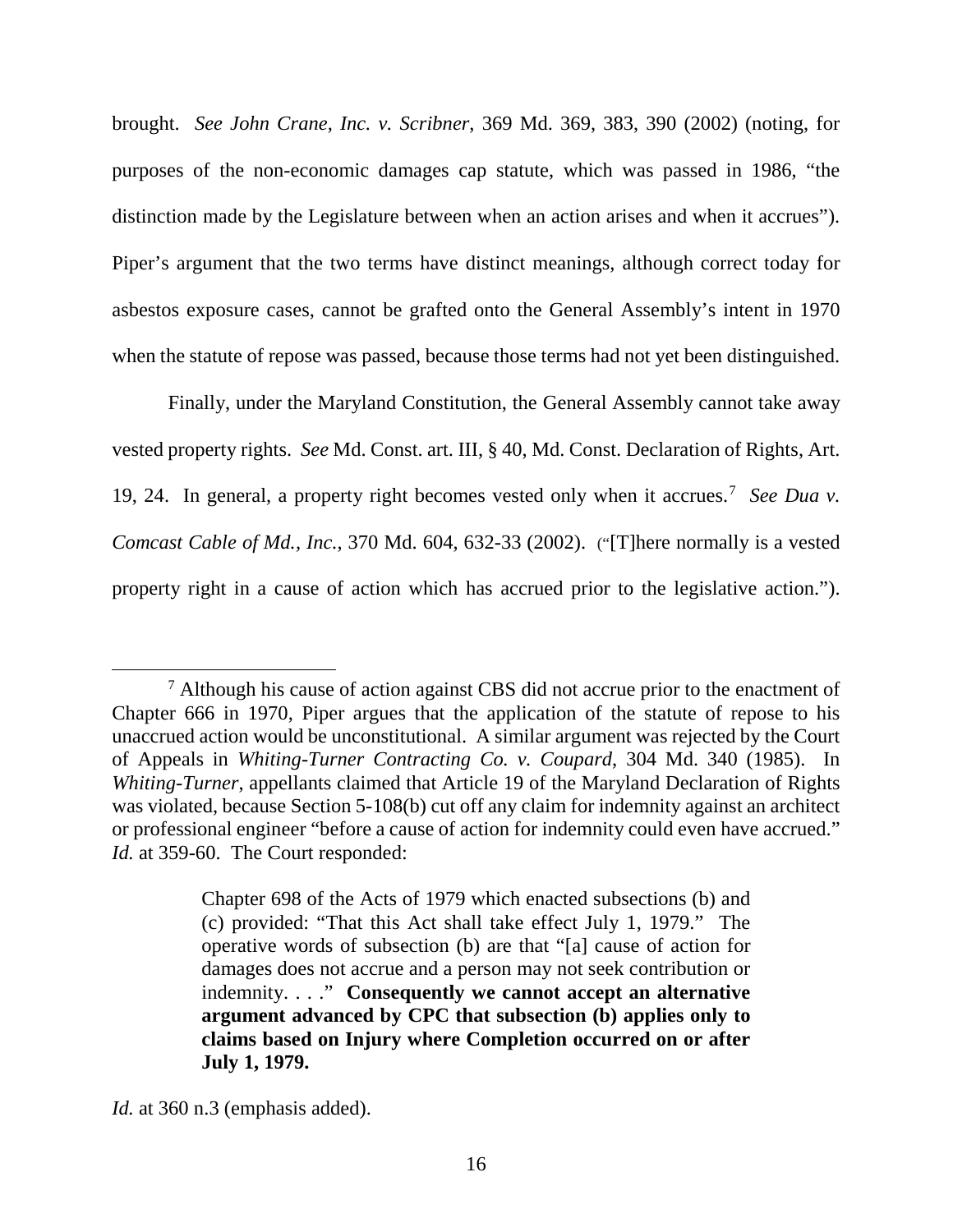Because of such constitutional limitation, the preamble states that Chapter 666 does not apply to causes of action "accruing prior to its effective date." Section 2 of Chapter 666 implements that purpose so that the application of Chapter 666 will be constitutional. There is nothing in the language of Chapter 666 to indicate that Section 2 goes beyond protecting the statute's constitutionality. Therefore, from the standpoint of Chapter 666's constitutionality, "arising" in Section 2 means "accruing."

In sum, because of the history, language, and purpose of Chapter 666 of the Acts of 1970, we conclude that the term "arising" in Section 2 carries the same meaning as the term "accruing:" the date that the injury is discovered. Accordingly, Section 2 does not bar the application of the statute of repose to Piper's cause of action.

### II.

The statute of repose has an exemption for manufacturers in asbestos-related litigation:

(2) **This section does not apply if**:

\* \* \*

(ii) **In a cause of action against a manufacturer** or supplier **for damages for personal injury or death caused by asbestos or a product that contains asbestos, the injury** or death **results from exposure to asbestos dust or fibers which are shed or emitted** prior to or **in the course of the** affixation, application, or **installation of the asbestos or the product that contains asbestos** to an improvement to real property[.]

CJP  $\S$  5-108(d)(2)(ii) (emphasis added).

Piper contends that, if the statute of repose applies, CBS does not benefit from it,

because CBS is a manufacturer of asbestos, and thus falls within the statute's exemption.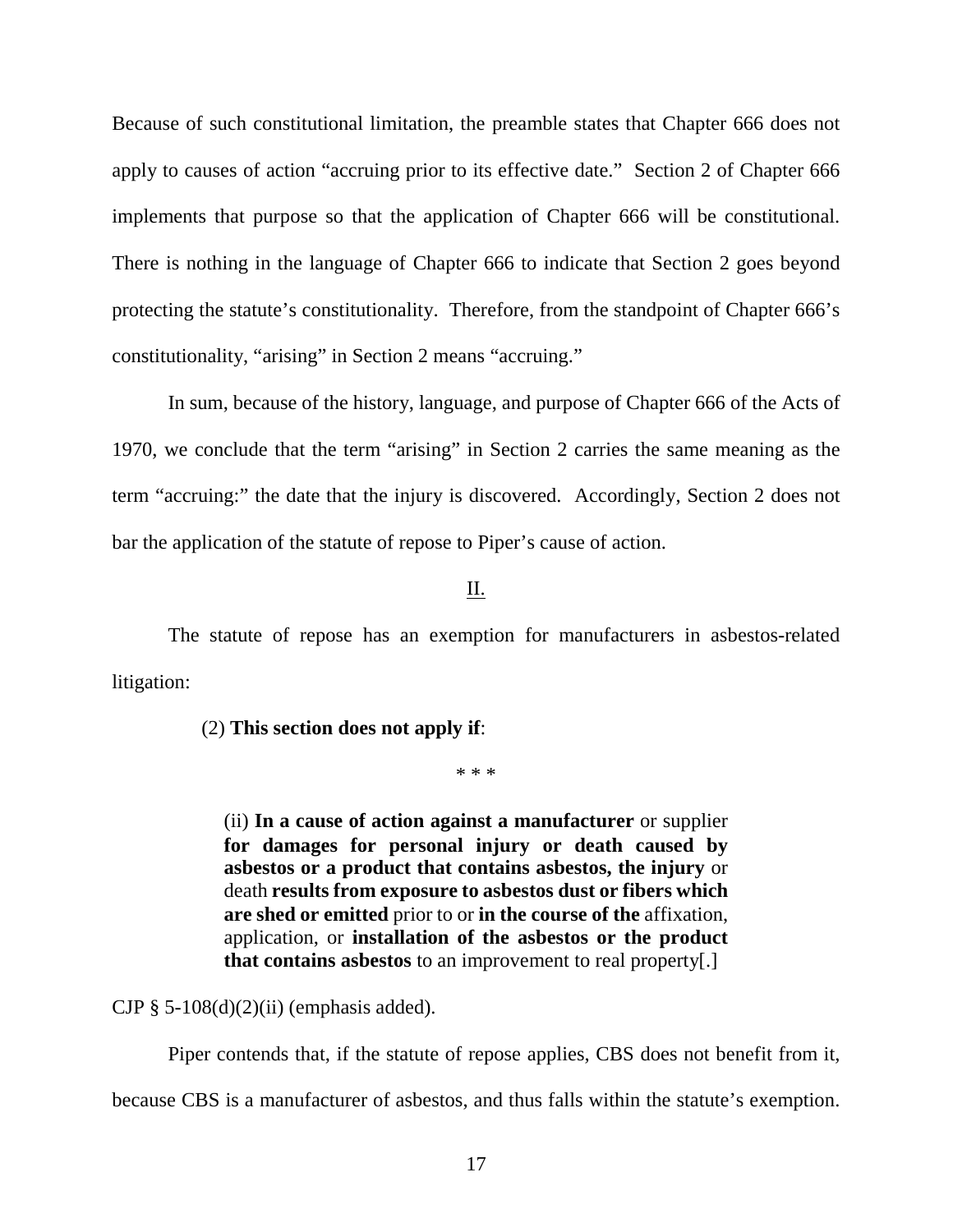CBS responds that it is not a manufacturer, because the turbine generator installed at Morgantown is not a "product," and because CBS did not manufacture the injury-causing asbestos used in the insulation. CBS also argues that, even if it is a manufacturer under Section 5-108(d)(2), the application of that section's exemption to Piper's cause of action would be unconstitutional, because such exemption was not enacted until 1991, which was after Piper's claim was barred on July 1, 1990. We agree with CBS that applying the manufacturer's exemption of the statute of repose to Piper's claim would be unconstitutional.

The Court of Appeals made clear in *Dua* that "[f]rom the earliest cases to the present, this Court has consistently taken the position that retroactive legislation, depriving persons or private entities of vested rights, violates the Maryland Constitution, regardless of the reasonableness or 'rational basis' underlying the legislation." 370 Md. at 625. One such vested right is the right not to be sued on "a cause of action that was otherwise barred." *Id.* at 627 ("A statute, which retroactively created a cause of action, resulting in reviving a cause of action that was otherwise barred, was held to deprive the defendant of property rights in violation of Article 24 of the Declaration of Rights." (citing *Smith v. Westinghouse Elec.*, 266 Md. 52, 57 (1972))).

In the case *sub judice*, Piper's cause of action against CBS as to the turbine generator was barred by the statute of repose prior to the enactment of the manufacturer's exemption in 1991. The turbine generator was completed in July of 1970. Pursuant to CJP § 5-108(a), Piper's cause of action would have had to "accrue" on or before July of 1990, for Piper to avoid the bar of the statute. Both parties agree that Piper's cause of action accrued on